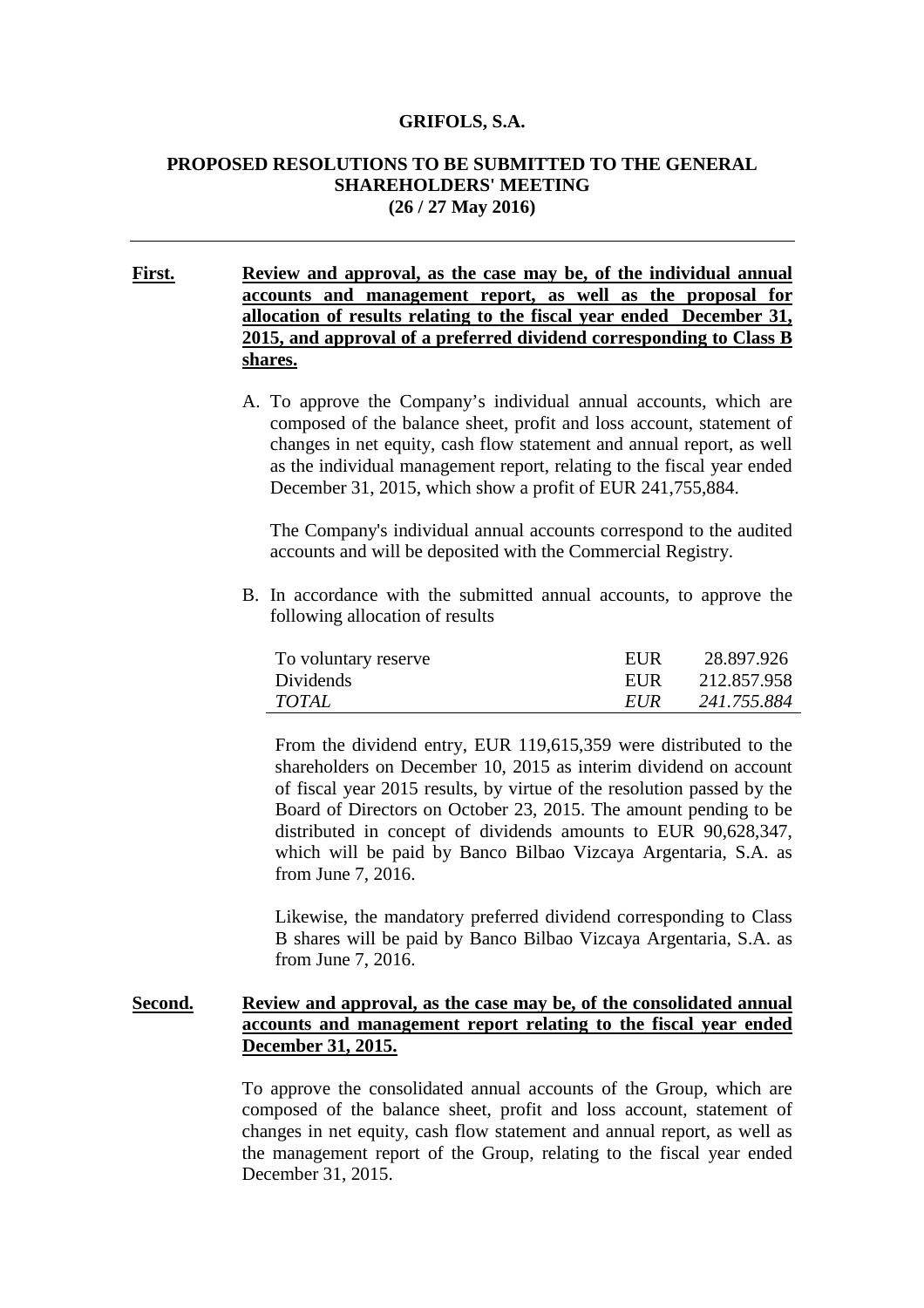The consolidated annual accounts correspond with the audited accounts and will be deposited with the Commercial Registry.

#### **Third. Review and approval, as the case may be, of the performance of the Board of Directors throughout the fiscal year ended 31 December 2015.**

To approve the management of the Board of Directors, at both Company and Group level, throughout the fiscal year ended December 31, 2015.

#### **Fourth. Re-election of auditors of the individual accounts.**

To re-elect, as auditors of the Company's individual accounts, the company KPMG Auditores, S.L., registered in the Official Registry of Auditors (*Registro Oficial de Auditores de Cuentas del Instituto de Contabilidad y Auditoría de Cuentas*) under number S0702, with registered office in Madrid, Paseo de la Castellana, nº 95, registered in the Commercial Registry of Madrid, under Volume 11,961, Sheet M-188,007 and provided with Tax Identification Card number B-78510153, for the term of one year starting January 1, 2016. Such appointment will therefore comprise the audit of the annual accounts for the fiscal year to be ended December 31, 2016.

#### **Fifth. Re-election of auditors of the consolidated annual accounts.**

To re-elect, as auditors of the Company's consolidated annual accounts, the company KPMG Auditores, S.L., registered in the Official Registry of Auditors (*Registro Oficial de Auditores de Cuentas del Instituto de Contabilidad y Auditoría de Cuentas*) under number S0702, with registered office in Madrid, Paseo de la Castellana, nº 95, registered in the Commercial Registry of Madrid, under Volume 11,961, Sheet M-188,007 and provided with Tax Identification Card number B-78510153, for the term of one year starting January 1, 2016. Such appointment will therefore comprise the audit of the annual accounts for the fiscal year to be ended December 31, 2016.

## **Sixth. Resignation, dismissal, re-election and/or appointment, as the case may be, of Directors. Modification, if applicable, of the number of members of the Board of Directors:**

## **6.1.- Appointment of Mr. Víctor Grifols Deu as a member of the Board of Directors.**

To appoint, prior report of the Appointments and Remuneration Committee, Mr. Víctor Grifols Deu as director of the Company for a term of four (4) years.

It is expressly stated that, according to said report of the Committee, Mr. Víctor Grifols Deu will be considered an "executive director".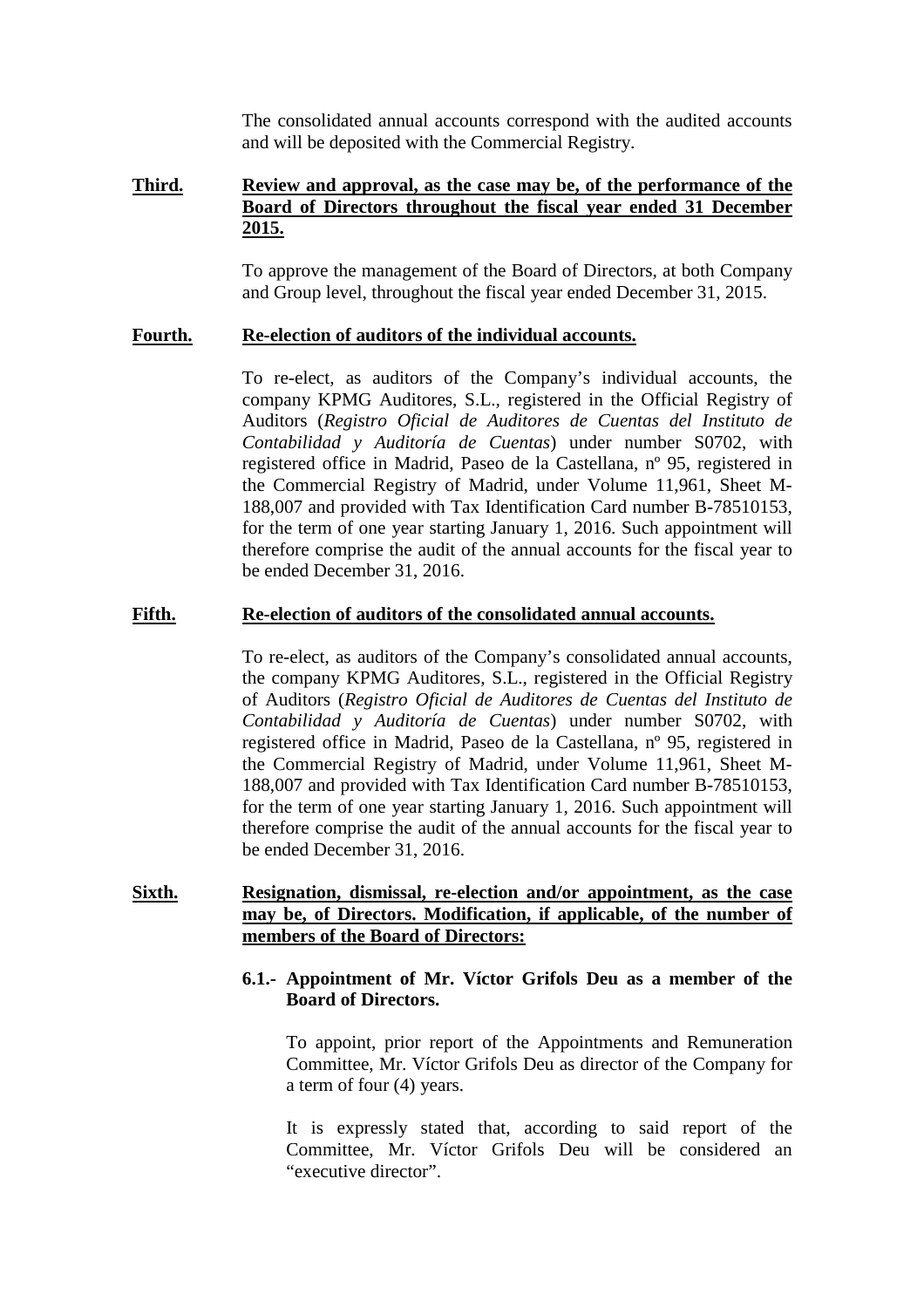In order to approve this resolution, the shareholders shall be provided with this proposal, with the Board of Directors' report and with the mentioned report prepared by the Appointments and Remuneration Committee, in compliance with the Companies Act (*Ley de Sociedades de Capital*).

## **6.2.- Re-election of Mr. Luis Isasi Fernández de Bobadilla as a member of the Board of Directors.**

To re-elect, prior proposal of the Appointments and Remuneration Committee, Mr. Luis Isasi Fernández de Bobadilla as director of the Company for a term of four (4) years.

It is expressly stated that, according to said proposal of the Committee, Mr. Isasi will continue to be considered an "independent director".

In order to approve this resolution, the shareholders shall be provided with this proposal and with the Board of Directors' report, in compliance with the Companies Act (Ley de Sociedades de Capital).

## **6.3.- Re-election of Mr. Steven F. Mayer as a member of the Board of Directors.**

To re-elect, prior proposal of the Appointments and Remuneration Committee, Mr. Steven F. Mayer as director of the Company for a term of four (4) years.

It is expressly stated that, according to said proposal of the Committee, Mr. Mayer will be considered an "independent director".

In order to approve this resolution, the shareholders shall be provided with this proposal and with the Board of Directors' report, in compliance with the Companies Act (Ley de Sociedades de Capital).

## **6.4.- Re-election of Mr. Thomas Glanzmann as a member of the Board of Directors.**

To re-elect, prior report of the Appointments and Remuneration Committee, Mr. Thomas Glanzmann as director of the Company for a term of four (4) years.

It is expressly stated that, according to said report of the Committee, Mr. Glanzmann will continue to be considered as an "other external" director.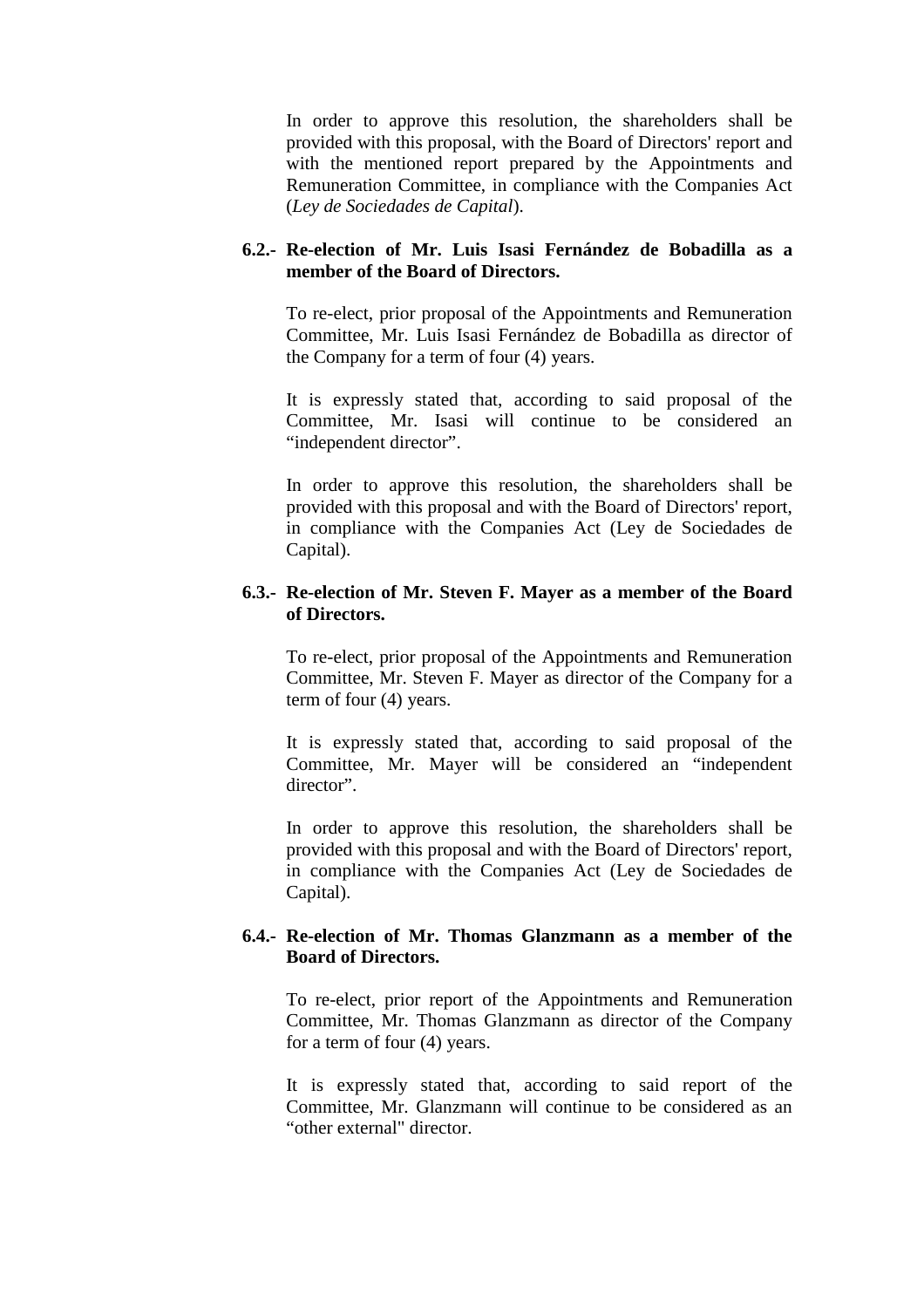In order to approve this resolution, the shareholders shall be provided with this proposal, with the Board of Directors' report and with the mentioned report prepared by the Appointments and Remuneration Committee, in compliance with the Companies Act (Ley de Sociedades de Capital).

## **6.5.- Increase in the number of members of the Board of Directors.**

Before the re-elections and appointments referred to above, the Company's Board of Directors was composed by twelve (12) members. As a result of the mentioned changes, it is proposed to increase the number of members of the Board of Directors to thirteen (13) members.

## **Seventh. Consultative vote on the Annual Remuneration Report.**

Pursuant to the provisions of article 541.4 of the Companies Act (Ley de Sociedades de Capital), to submit the Annual Remuneration Report to a consultative vote of the General Shareholders' Meeting.

It is hereby expressly recorded that, in accordance with the transitional provision of Act 31/2014, of 3 December, which modifies the Companies Act (Ley de Sociedades de Capital) in matters of corporate governance, since the General Shareholders' Meeting held on 29 May 2015 on second call approved, on a consultative vote, the 2014 Annual Remuneration Report, it is understood that the remuneration policy of the directors contained therein has also been approved as per article 529 novodecies of the Companies Act.

- **Eighth. Delegation to the Board of Directors, with full power of substitution in any of its members, of the authority to increase the Company's share capital pursuant to the provisions of article 297.1.b) of the Companies Act (***Ley de Sociedades de Capital)***, within the legal term of five years as of the date of this General Shareholders' Meeting up to a maximum amount equivalent to 50% of the Company's share capital as of the date of this authorization, being enabled to carry out the increase at once or in several times. Pursuant to the provisions of article 506 of the Companies Act, delegation to the Board of Directors, with full power of substitution in any of its members, of the authority to exclude the pre-emptive subscription rights in the relevant capital increases, up to the limit of 20% of the share capital. To revoke the resolution of delegation to the Board of directors of the authority to increase the Company's share capital passed on 4 December 2012.**
	- A. Delegation of the authority to increase the Company's share capital

To delegate to the Board of Directors, with full power of substitution in any of its members, the authority to increase the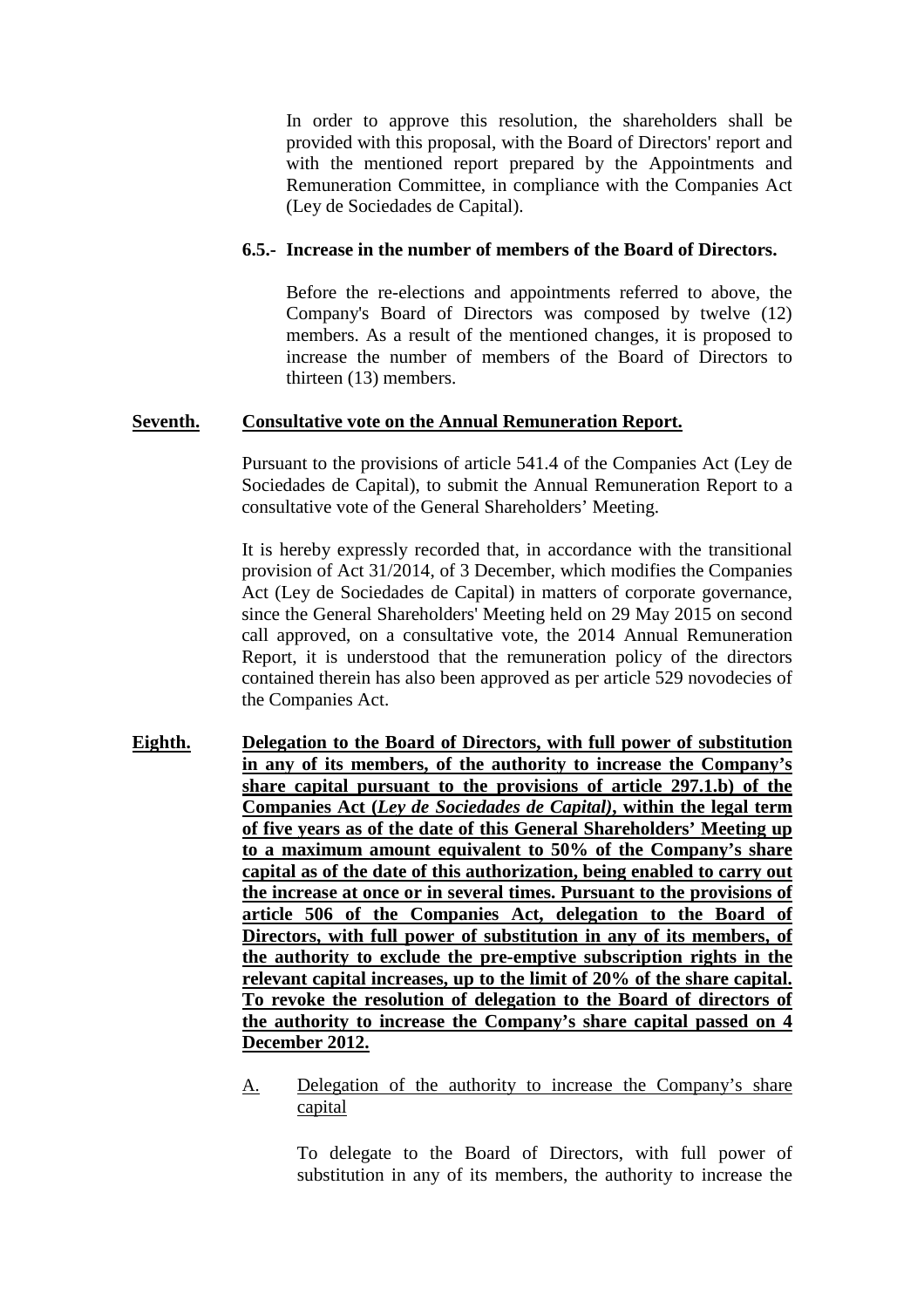Company's share capital at once or in several times and at any given moment, within a maximum term of five (5) years as from the date of this General Meeting, and in an amount that in no case may exceed half of the Company's share capital at the time of this authorization.

Pursuant to this authorization, the share capital increases will be carried out, if appropriate, by issuing and placing in circulation the new shares (whether of Class A and Class B, exclusively Class A or exclusively Class B), with or without share premium, with a consideration consisting in cash contributions.

As long as there are non-voting Class B shares in circulation, the capital increases will observe, when applicable, the provisions of the Company's Articles of Association as regards the pre-emptive right of acquisition that may correspond in said capital increases.

Likewise, as long as Class B shares hold the redemption rights foreseen in paragraph 4 of article 6.bis of the Articles of Association, the nominal value of the Class B shares that may be issued in the execution of this delegation of authorities cannot exceed one fourth of the total amount of the share capital resulting from the capital increase resolution.

## B. Information available to shareholders

This resolution has been passed after making available to the shareholders the proposal and Board of Directors' report in compliance with the provisions of the Companies Act (*Ley de Sociedades de Capital*).

# C. Application for the listing of the new shares

When appropriate, the Company will apply for the listing of the new issued shares on the Stock Exchanges in Madrid, Barcelona, Bilbao and Valencia, as well as in the Spanish Automated Quotation System (*SIBE / Continuous Market*), and via ADSs (*American Depositary Shares*), on the *National Association of Securities Dealers Automated Quotation* (NASDAQ) as well as the inclusion of the new shares in the accounting registries of the company Sociedad de Gestión de los Sistemas de Registro, Compensación y Liquidación de Valores, S.A.U. (Iberclear).

### D. Delegation of powers to the Board of Directors

To delegate to the Board of Directors, with full power of substitution in any of its members, the authority to:

(a) set the terms and conditions of the capital increases and the characteristics of the shares in all aspects not foreseen by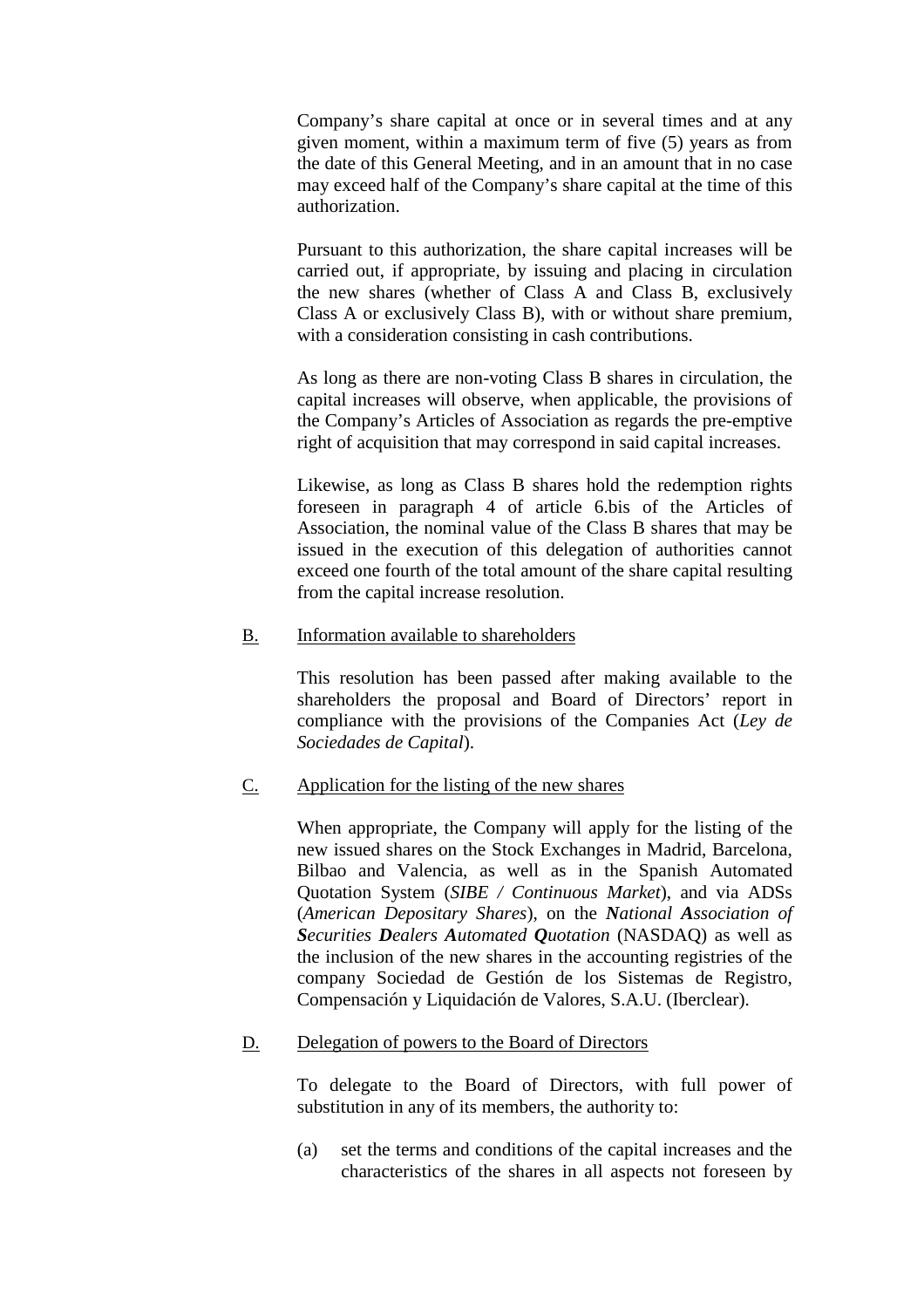the General Meeting, as well as to freely offer the new unsubscribed shares within the term(s) of exercise of the pre-emptive right of subscription;

- (b) establish that, in the event of an incomplete subscription, the share capital will be increased only in the amount of the subscriptions effectively carried out;
- (c) redraft the articles of the Articles of Association related to share capital and number of shares;
- (d) exclude, pursuant to the provisions of article 506 of the Companies Act, the pre-emptive right in the terms and conditions set forth therein and up to a maximum of 20% of the Company's share capital;
- (e) apply for, when appropriate, the listing of the shares issued pursuant to this authorization, as well as to carry out all the necessary actions and procedures and to file the documents that might be required before the competent bodies of the above-mentioned stock exchange markets, for admission to listing of the new shares issued as a consequence of the agreed capital increase; it is expressly put on record that Grifols agrees to be bound by already existing and future rules related to the Stock Exchange matters and, specially, as regards contracting, permanence and exclusion from official listing;
- (f) request the inclusion of the new shares in the accounting registries of the company Sociedad de Gestión de los Sistemas de Registro, Compensación y Liquidación de Valores, S.A.U. (Iberclear).
- E. Revocation of the previous delegation

Revoke all the terms and conditions of the resolution of delegation to the Board of Directors of the authority to increase the Company's share capital pursuant to the provisions of article 297.1.b) of the Companies Act (*Ley de Sociedades de Capital*), as well as the authority to exclude the pre-emptive subscription rights in the relevant capital increases passed by the Extraordinary General Shareholders' meeting of 4 December 2012.

#### **Ninth. Granting of authorities to formalize and execute the resolutions passed by the General Meeting.**

To empower all the members of the Board of Directors, as well as the Secretary and Vice Secretary non-members, so that any of them, indistinctively, may formalize in a public deed the resolutions passed at the General Shareholders' Meeting, with the authorities to amend, correct